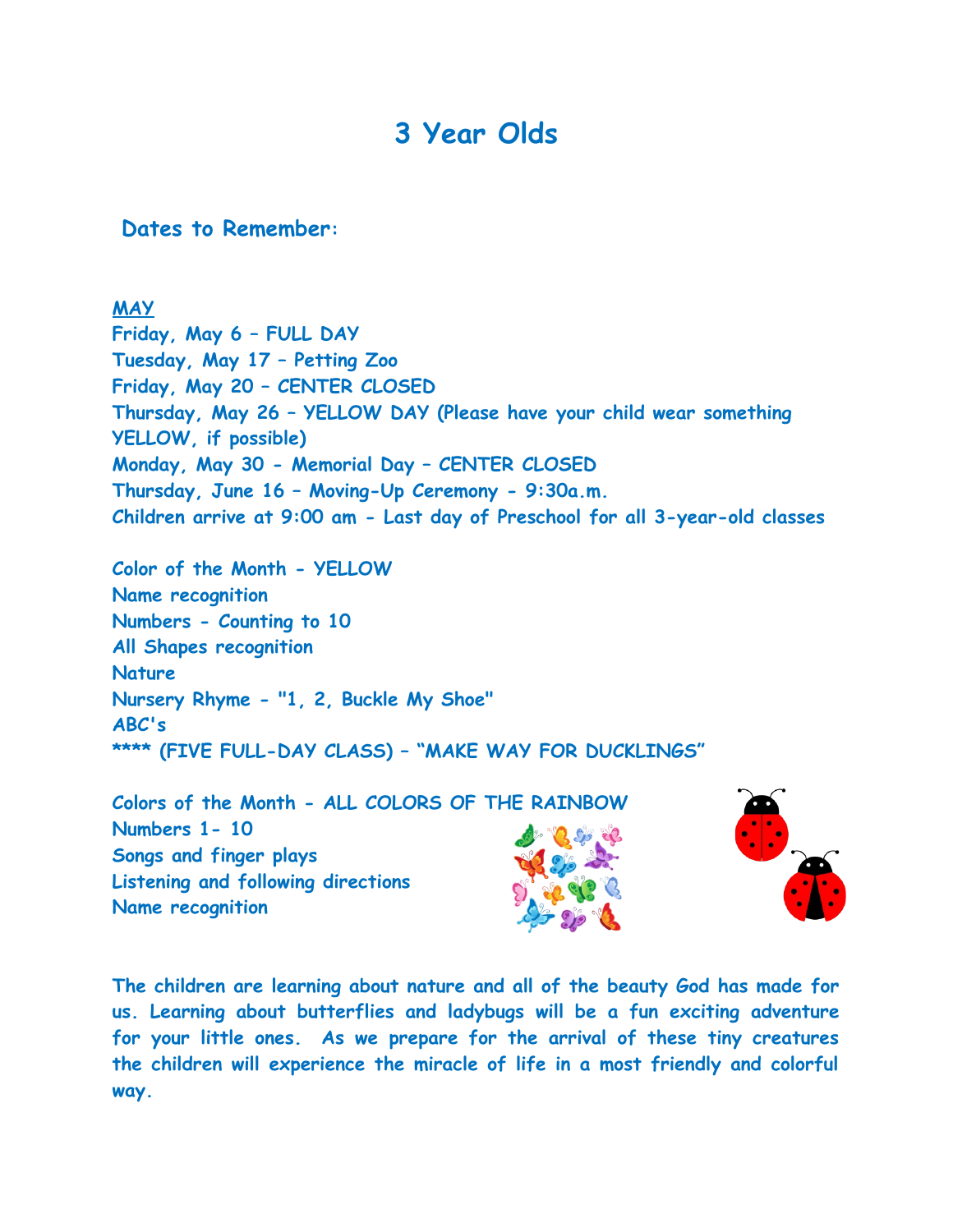

**To coincide with reading the story of "Jack and the Beanstalk," the children will plant their very own "magic beans" and watch them grow! Each child will water and take care of his/her plant. They will learn that God gives us sun, soil, seeds, water and air to help things grow. With a little nurturing and luck, you may have delicious string beans growing in your garden this summer! Many children have had great success with their "magic beans" in the past, and hopefully this year we'll have a bumper crop! The magic of the beans is that if you eat them, you will grow big and strong and stay healthy, too!**

**The children are enjoying getting used to using safety scissors. I would ask that during the summer you buy your child a pair of safety scissors and, with your supervision, have them cut up pieces of paper or magazines. This will help the children strengthen their fine motor skills and have lots of fun, too!**



**We are completing "1, 2, Buckle My Shoe," our last nursery rhyme of the year. The children have been making a nursery-rhyme booklet throughout the year which they will take home at the Moving-Up Ceremony along with a shape booklet. They are so proud of their accomplishments and I am sure you will be too!**

**Our Moving-Up Ceremony will take place on Thursday, June 16 at 9:30a.m. sharp. More information to follow. Until then we will continue to have fun, learn and GROW!!**

**A very special thank you to our terrific class parents, Jennifer Aprile (Anthony's mom - Blue Room), Sinead McAree (Sofia-Rose's mom – Yellow Room), and Katherine Donahue (Emma's mom – Little Red Room). They have been so helpful throughout year. You are the BEST!**

**Thank you all for being an important part of the St. Catharine Early Childhood Center Family.**